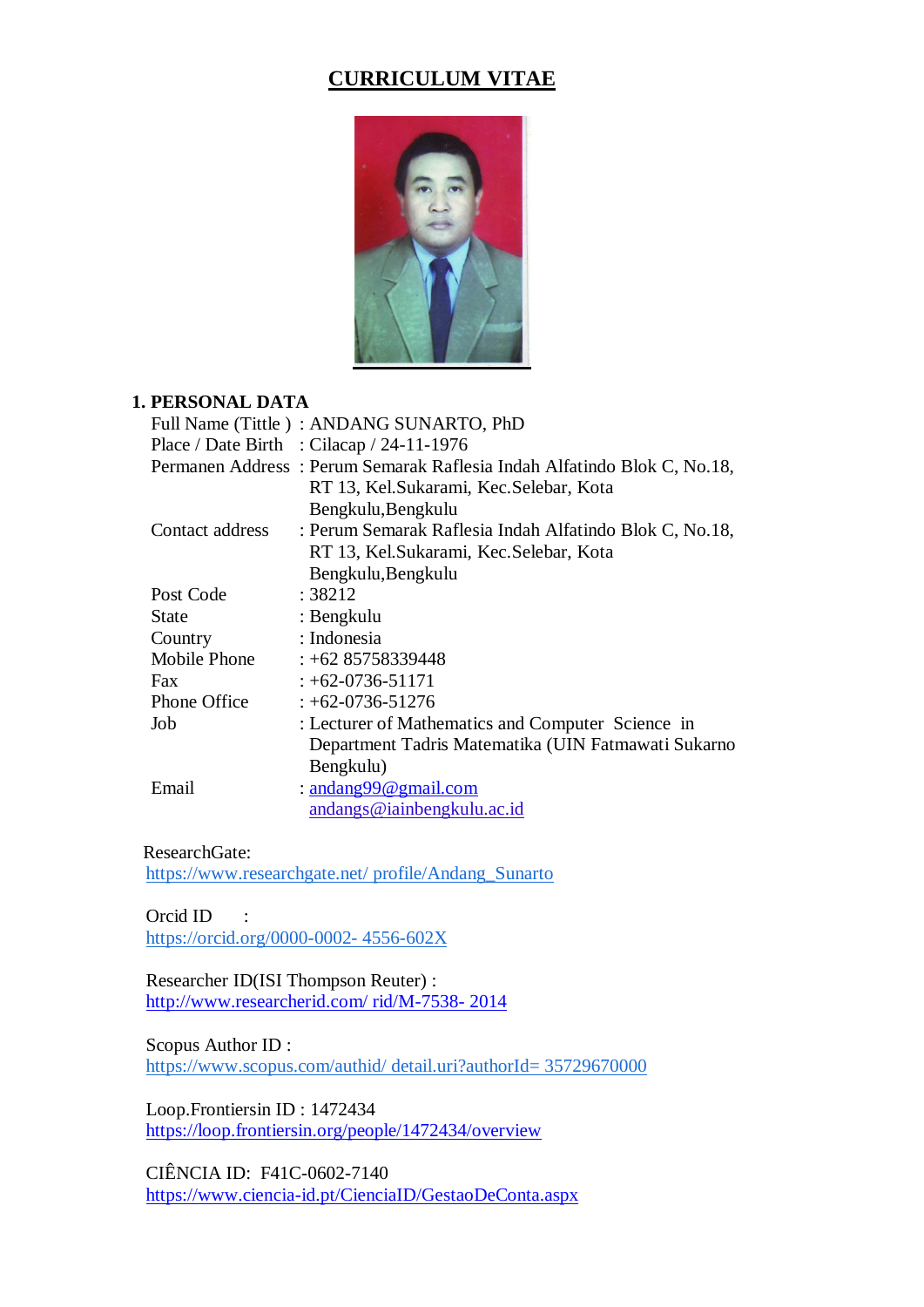INSTICC Membership Number: 22971 IACSIT Membership Number: 80351239 IAENG memberships Number: 280879.

 LRI Membership http://www.lepageri.eu/members

 ID Researcher : [http://litapdimas.kemenag.go. id](http://litapdimas.kemenag.go.id/) No.202411760110169 ID Reviewer : [http://litapdimas.kemenag.go. id](http://litapdimas.kemenag.go.id/) No.202411760110030

### ID NIRA BKD : 211121026181311321326

Editor/Reviewer :

<http://ejournal.iainbengkulu.ac.id/index.php/madania/about/displayMembership/19> *<http://ejournal.uin-suka.ac.id/saintek/JISKA/about/editorialTeam> https://journal.uii.ac.id/ENTHUSIASTIC/about/editorialTeam* <https://www.cell.com/heliyon/mathematics/editors> <https://publons.com/researcher/2476365/andang-sunarto/> https://reviewerhub.elsevier.com/certificates

### **2.FORMAL EDUCATION**

| N <sub>0</sub> | <b>School Name</b>    | <b>Departement</b>     | <b>Majors</b>       | <b>Place</b> | Years     |
|----------------|-----------------------|------------------------|---------------------|--------------|-----------|
|                | Indonesian Islamic    | Mathematics and        | (Degree) Statistics | Yogyakarta,  | 1995-1999 |
|                | University, Indonesia | <b>Natural Science</b> |                     | Indonesia    |           |
| 2              | Gadjah Mada           | Mathematics and        | (Master) Computer   | Yogyakarta,  | 2002-2004 |
|                | University, Indonesia | <b>Natural Science</b> | Science             | Indonesia    |           |
| 3              | Univerisiti Malaysia  | <b>Faculty Science</b> | (PhD) Mathematics   | Sabah,       | 2013-2015 |
|                | Sabah, Malaysia       | and Natural            | with Computer       | Malaysia     |           |
|                |                       | Resources              | (Numerical          |              |           |
|                |                       |                        | Analysis) with      |              |           |
|                |                       |                        | Award               |              |           |

#### **3.JOB EXPERIENCE**

| N <sub>0</sub> | <b>Name Job</b>         | <b>Place</b>                          | <b>Years</b> |
|----------------|-------------------------|---------------------------------------|--------------|
| 1              | Manager and             | Departement Chemistry, Ahmad          | 1999-2006    |
|                | Coach FootBall          | Dahlan University, Yogyakarta         |              |
| 2              | Lecturer                | Departement Mathematics and           | 1999-2002    |
|                | <b>Statistics</b>       | Natural Science, Majors               |              |
|                | Science                 | <b>Statistics, Indonesian Islamic</b> |              |
|                |                         | University, Yogyakarta, Indonesia     |              |
| 3              | Chair Program           | Departement of Technique,             | 2002-2006    |
|                | <b>Informatics</b>      | University PGRI of Yogyakarta,        |              |
|                | Engineering             | Indonesia                             |              |
| 4              | <b>Lecturer Contrac</b> | Departement of Technique,             | 2006-2008    |
|                | for Computer            | University Muhammadiyah of            |              |
|                | Science                 | Bengkulu, Indonesia                   |              |
| 5              | <b>Lecturer Contrac</b> | Departement of Technique,             | 2006-2013    |
|                | for Computer            | University Dehasen of                 |              |